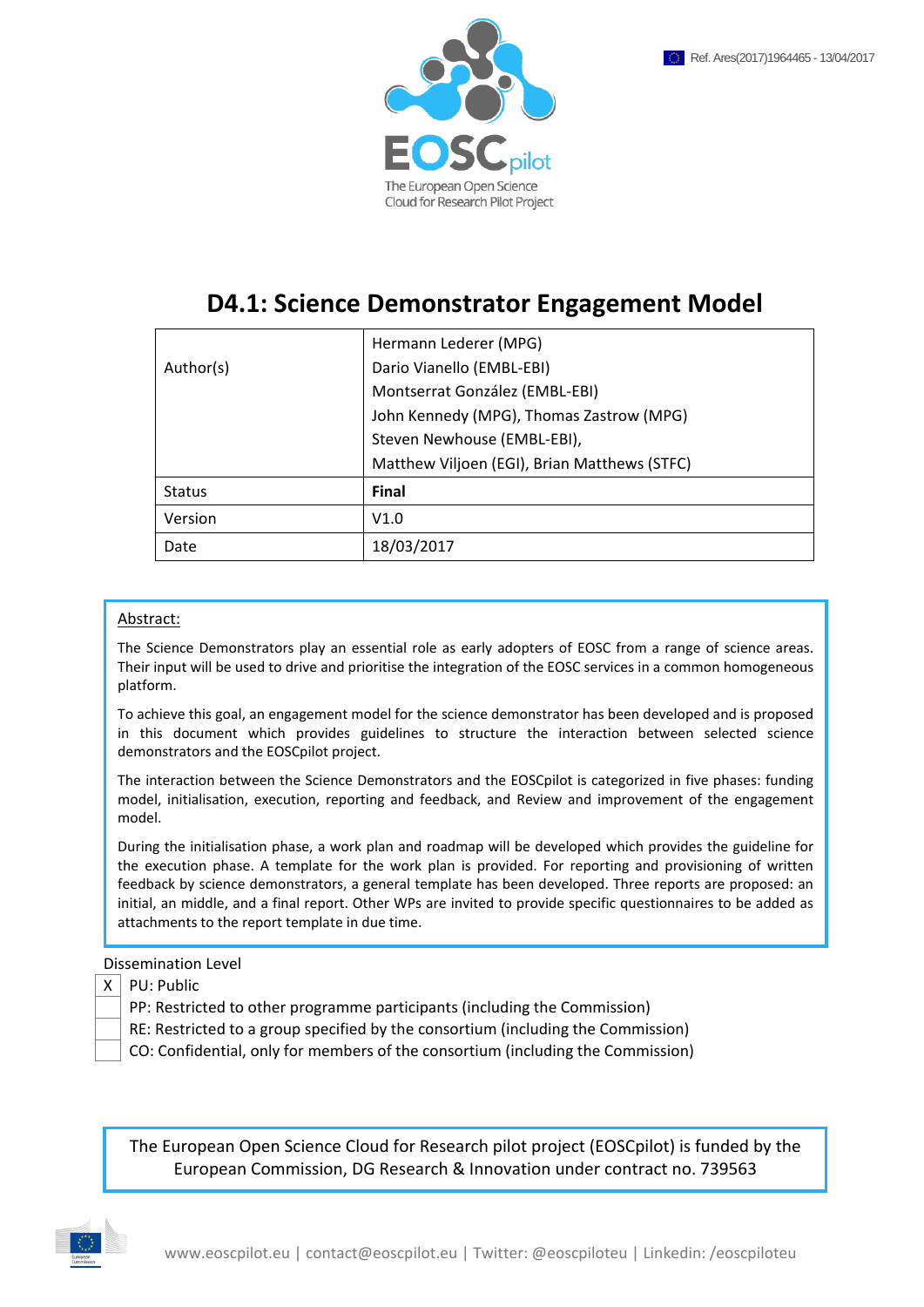| Document identifier: EOSCpilot-WP4-D4.1 |                                                                                                                                   |  |
|-----------------------------------------|-----------------------------------------------------------------------------------------------------------------------------------|--|
| Deliverable lead                        | <b>MPG</b>                                                                                                                        |  |
| Related work package                    | WP4                                                                                                                               |  |
| Author(s)                               | Hermann Lederer (MPG)<br>Dario Vianello (EMBL-EBI)<br>Montserrat González (EMBL-EBI)                                              |  |
| Contributor(s)                          | John Kennedy (MPG)<br>Thomas Zastrow (MPG)<br>Steven Newhouse (EMBL-EBI)<br>Matthew Viljoen (EGI)<br><b>Brian Matthews (STFC)</b> |  |
| Due date                                | 01/04/2017                                                                                                                        |  |
| Actual submission date                  | DD/MM/YYYY                                                                                                                        |  |
| Reviewed by                             | Dario Vianello (EMBL-EGI), Montserrat Gonzalez<br>(EMBL-EGI), Matthew Viljoen (EGI), Brian Matthews<br>(STFC)                     |  |
| Approved by                             |                                                                                                                                   |  |
| Start date of Project                   | 01/01/2017                                                                                                                        |  |
| Duration                                | 24 months                                                                                                                         |  |

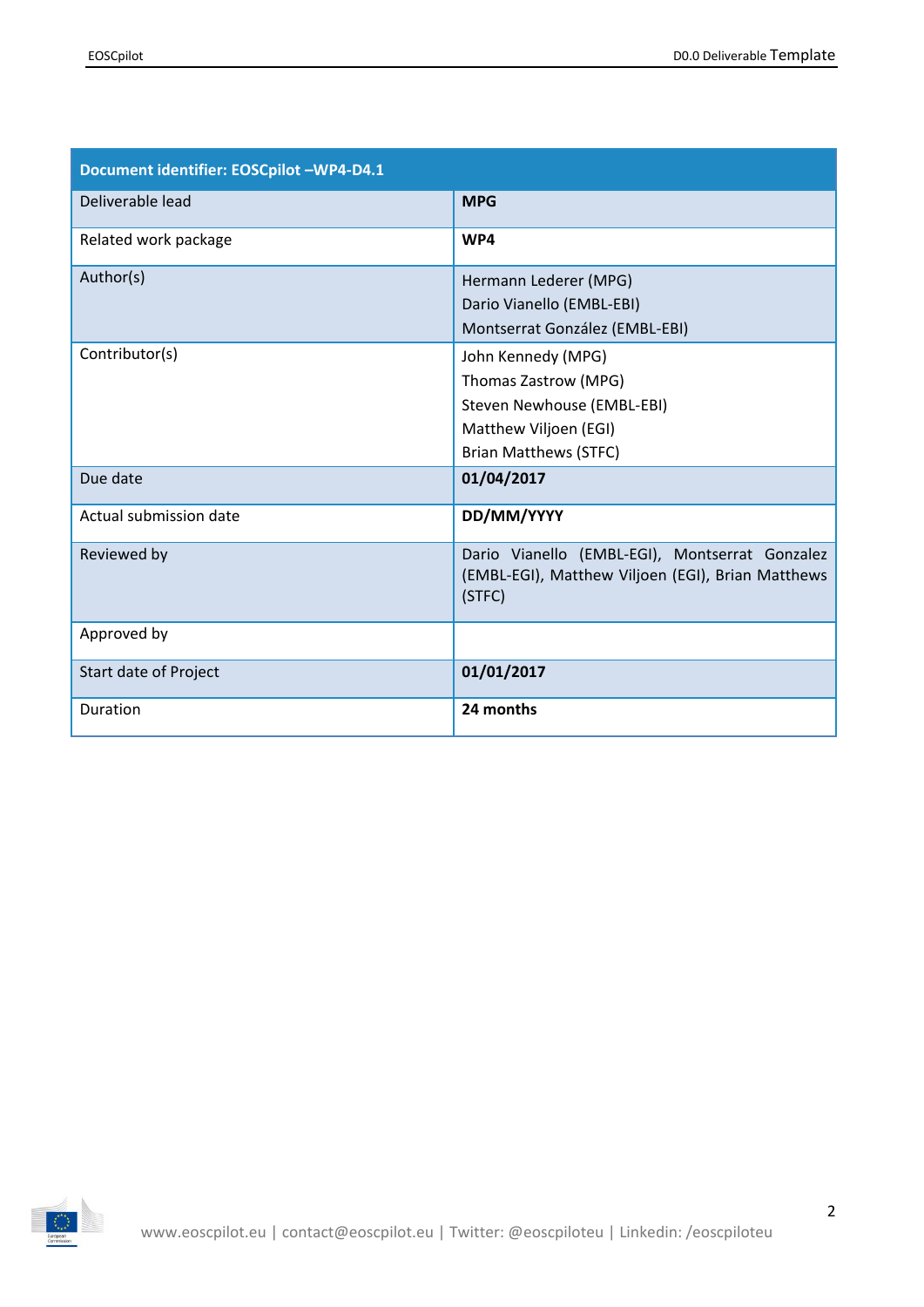### **Versioning and contribution history**

| <b>Version</b> | <b>Date</b> | <b>Authors</b>                                                                                                                               | <b>Notes</b>                                             |  |
|----------------|-------------|----------------------------------------------------------------------------------------------------------------------------------------------|----------------------------------------------------------|--|
| 0.1            | 24/02/2017  | Hermann Lederer (MPG)                                                                                                                        | First draft.                                             |  |
| 0.2            | 28/02/2017  | Hermann Lederer<br>John Kennedy (MPG)<br>Thomas Zastrow (MPG)                                                                                | Annex C<br>Refinements on main part, extension of 3.3    |  |
| 0.3            | 01/03/2017  | Modifications of Annex B to address data<br>Hermann Lederer<br>handling for WP1. Modification of 3.2<br>(monitoring of data handling risks). |                                                          |  |
| 0.4            | 03/03/2017  | Hermann Lederer (MPG)<br>General content, extension of Annex C<br>Steven Newhouse (EMBL-EBI)                                                 |                                                          |  |
| 0.5            | 07/03/2017  | Dario Vianello (EMBL-EBI)<br>Montserrat González (EMBL-EBI)                                                                                  | General content                                          |  |
| 0.6            | 08/03/2017  | Matthew Viljoen (EGI)                                                                                                                        | General content                                          |  |
| 0.7            | 17/03/2017  | <b>Brian Mathew (STFC)</b>                                                                                                                   | further<br>General<br>adding<br>content,<br>requirements |  |
| 1.0            | 19/03/2017  | Hermann Lederer (MPG)                                                                                                                        | Final revision                                           |  |
| 1.0            | 23/03/2017  | Montserrat González<br>Formatting                                                                                                            |                                                          |  |

*Copyright notice:* This work is licensed under the Creative Commons CC-BY 4.0 license. To view a copy of this license, visit [https://creativecommons.org/licenses/by/4.0.](https://creativecommons.org/licenses/by/4.0)

*Disclaimer:* The content of the document herein is the sole responsibility of the publishers and it does not necessarily represent the views expressed by the European Commission or its services.

While the information contained in the document is believed to be accurate, the author(s) or any other participant in the EOSCpilot Consortium make no warranty of any kind with regard to this material including, but not limited to the implied warranties of merchantability and fitness for a particular purpose.

Neither the EOSCpilot Consortium nor any of its members, their officers, employees or agents shall be responsible or liable in negligence or otherwise howsoever in respect of any inaccuracy or omission herein.

Without derogating from the generality of the foregoing neither the EOSCpilot Consortium nor any of its members, their officers, employees or agents shall be liable for any direct or indirect or consequential loss or damage caused by or arising from any information advice or inaccuracy or omission herein.

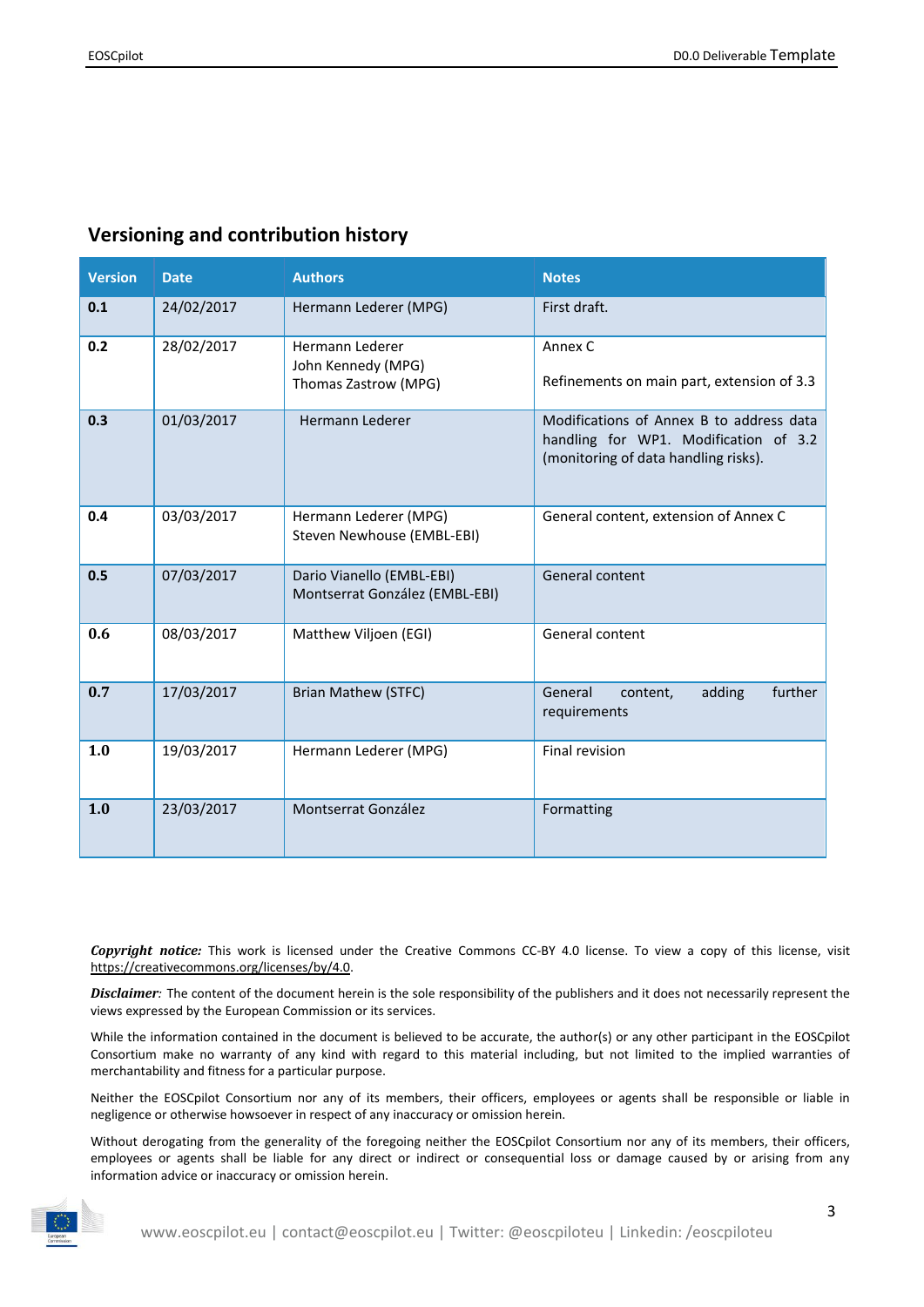#### TABLE OF CONTENT

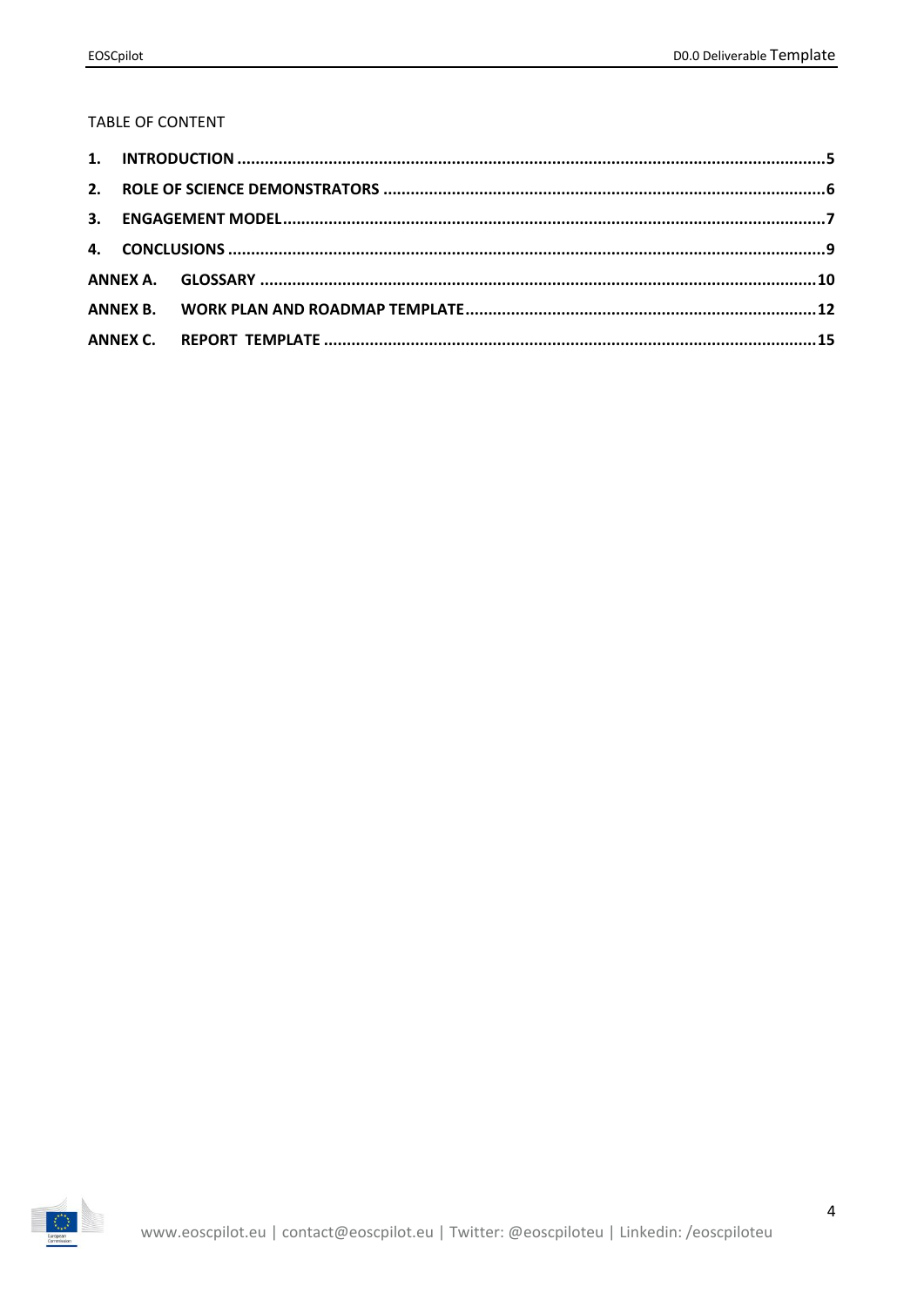### **EXECUTIVE SUMMARY**

The Science Demonstrators play an essential role as early adopters of EOSC from a range of science areas to stimulate the engagement of the science communities and stakeholders in Open Science by building on the expertise of the research infrastructures and their service providers. Their input will be used to drive and prioritise the integration of the EOSC services in a common homogenous platform to meet the functional and non-functional needs of researchers, and to ensure that the proposed technical governance structures provide the guidelines needed by researchers. To achieve this goal, an engagement model for the Science Demonstrators has been developed and it is proposed in this document.

The Science Demonstrator interaction with EOSC is categorized in five phases: funding model, initialisation, execution, reporting and feedback, and review and improvement of the engagement model.

During the initialisation phase, a work plan and roadmap will have to be developed and will provide the guidelines for the execution phase. A template for the work plan is provided in Annex B. For reporting and provisioning of written feedback by Science Demonstrators, a general template has been developed and can be found in Annex C. Three reports are proposed: an initial, a middle, and a final report. Other Work Packages are invited to provide specific questionnaires to be added as attachments to the report template in due time.

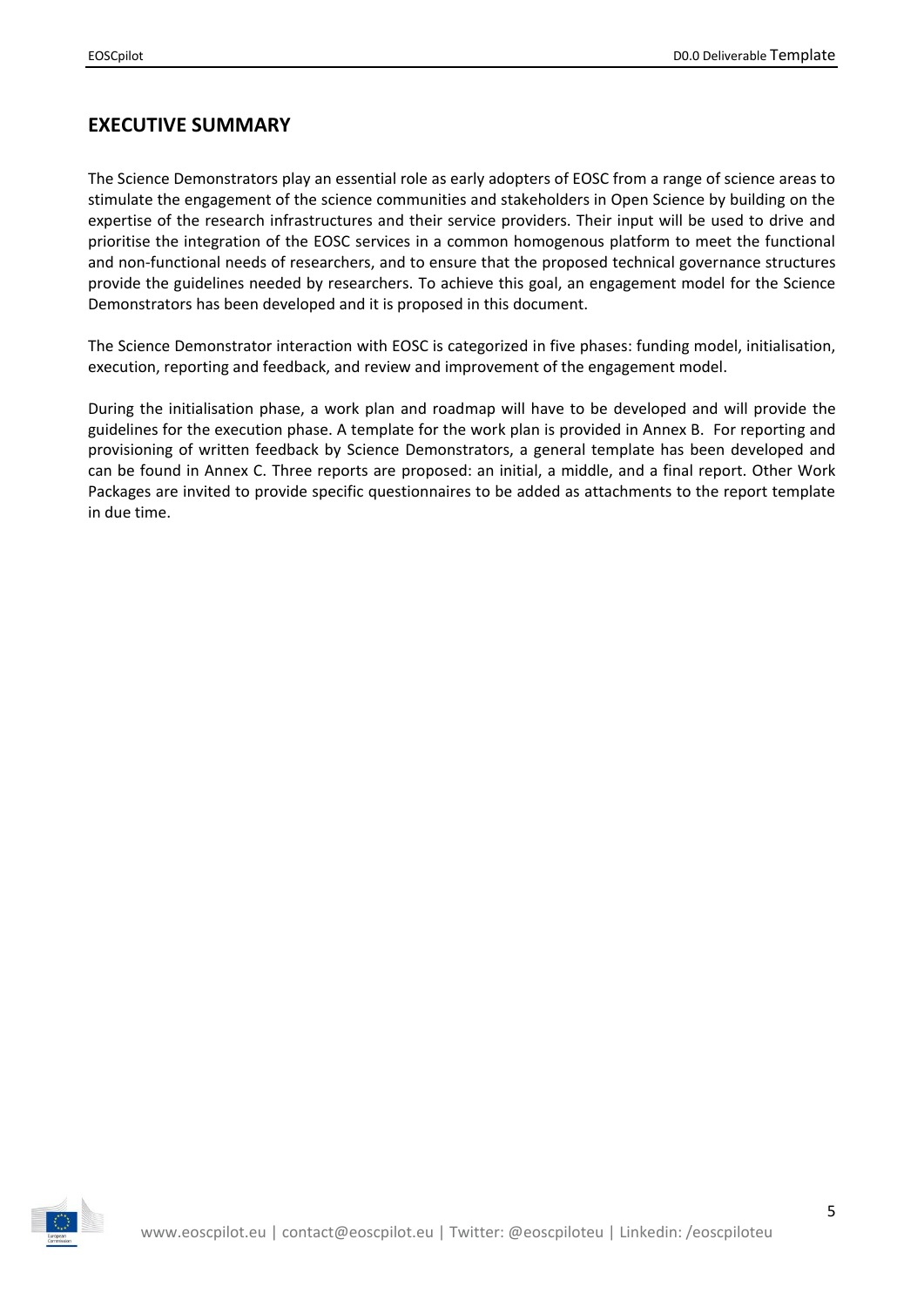# <span id="page-5-0"></span>**1. INTRODUCTION**

The Science Demonstrators play an essential role as early adopters of the EOSC from a range of science areas, they will stimulate the engagement of their respective science communities and stakeholders in Open Science by building on the expertise of the research infrastructures and their service providers. Their requirements will be used to drive and prioritise the integration of the EOSC services to meet the functional and non-functional needs of researchers and to ensure that the proposed technical governance structures will put in place sufficient control mechanisms to satisfy the researcher's needs.

The purpose of this document is to establish an engagement model and provide guidelines for structuring the interactions between selected Science Demonstrators and the EOSCpilot project, fostering the implementation of a European Open Science Cloud capable to cater for the needs of Open Science in Europe.

The deliverable is organised in three main sections and three annexes. Section 2 describes the roles of Science Demonstrators, Section 3 proposes an engagement model, and Section 4 presents conclusions. Annex A contains a glossary, while Annex B contains a template for work plans and roadmaps of Science Demonstrators, and Annex C proposes a template for reports of Science Demonstrators.

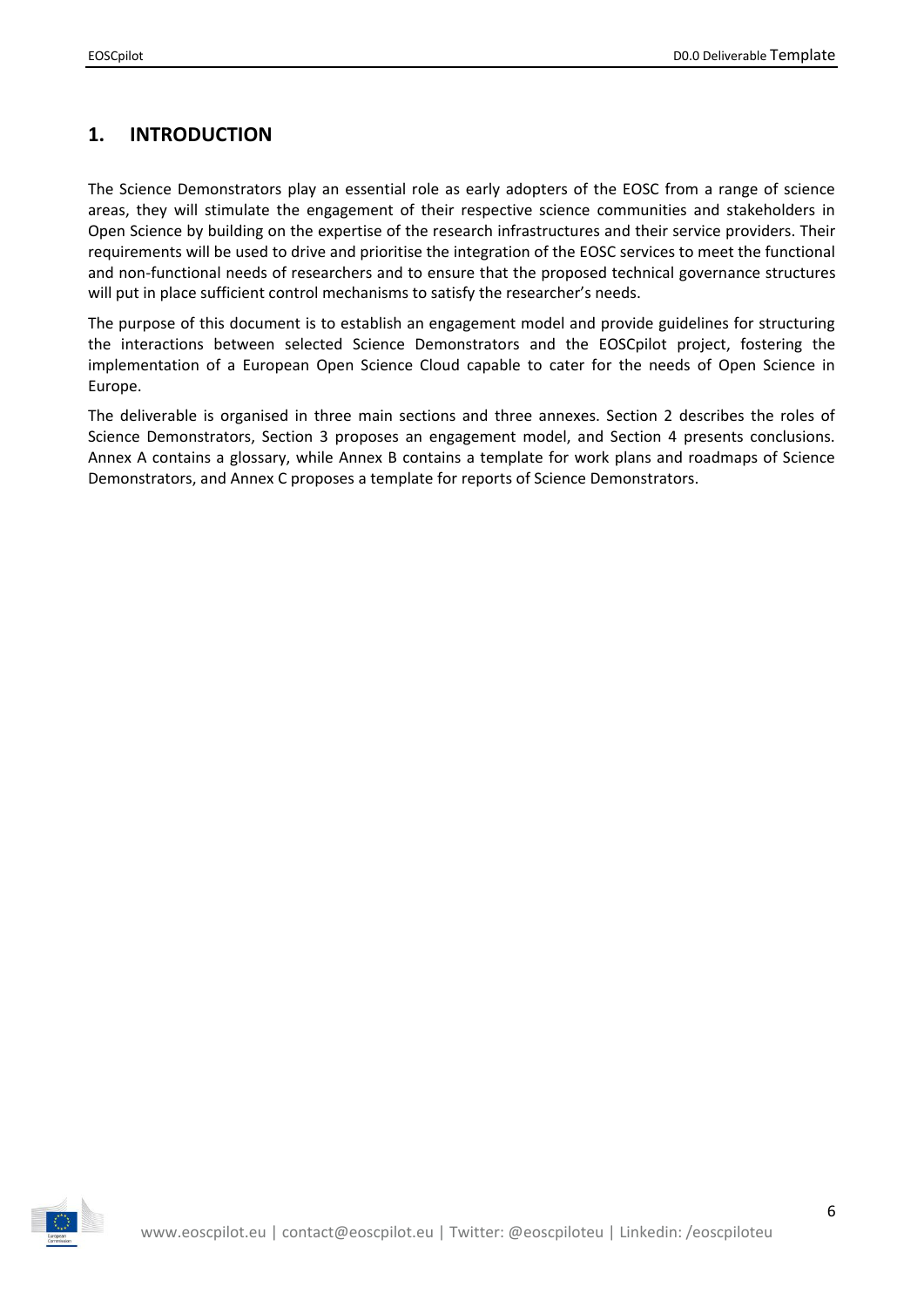# <span id="page-6-0"></span>**2. ROLE OF SCIENCE DEMONSTRATORS**

Science Demonstrators will be early adopters of EOSC, selected from across a range of science areas. These early adopters will help to stimulate the engagement of the science communities and stakeholders in Open Science by building on the expertise of the Research Infrastructures and their service providers. Science Demonstrators dealing with societal challenges (i.e. from Life Sciences, Energy, Climate and Material Science) requiring to access and re-use data and knowledge already developed by European Institutions are, of course, of particular interest in this context.

The functional and non-functional requirements gathered from the Science Demonstrators will be used to drive and prioritise the integration of the EOSC services to meet the needs of researchers across Europe.

Science Demonstrators will need to satisfy a number of the following criteria (see EOSCpilot deliverable 4.1 for more details):

- have a strong and well defined scientific challenge addressed by the use of e-infrastructure (e.g. an explicit data analysis challenge or supporting the operation of a Virtual Research Environment, or the dissemination and sharing of data and other research outputs) that will show the scientific excellence and societal impact that could be achieved by EOSC;
- provide data integration, management, interoperability and analysis challenges that will drive the specification and development of services within the EOSC ecosystem that also support open science;
- be representative of a broader scenario that, when established in EOSC, will have impact across Europe and beyond;
- be supported by mature research infrastructures and/or research organisations at a European/National level that will be the long-term consumers of the EOSC;
- commit to publishing or consuming third-party research artefacts (e.g. publications, datasets, tools, workflows) as part of the Open Science model, with the application of FAIR principles, and also as part of the EC Open Research Data Pilot.;
- be mature and has demonstrated to be working at scale on existing computational/data/connectivity and other infrastructures (e.g. private, national, European or public clouds/grids/HTC/HPC/network resources) that would become part of the EOSC.

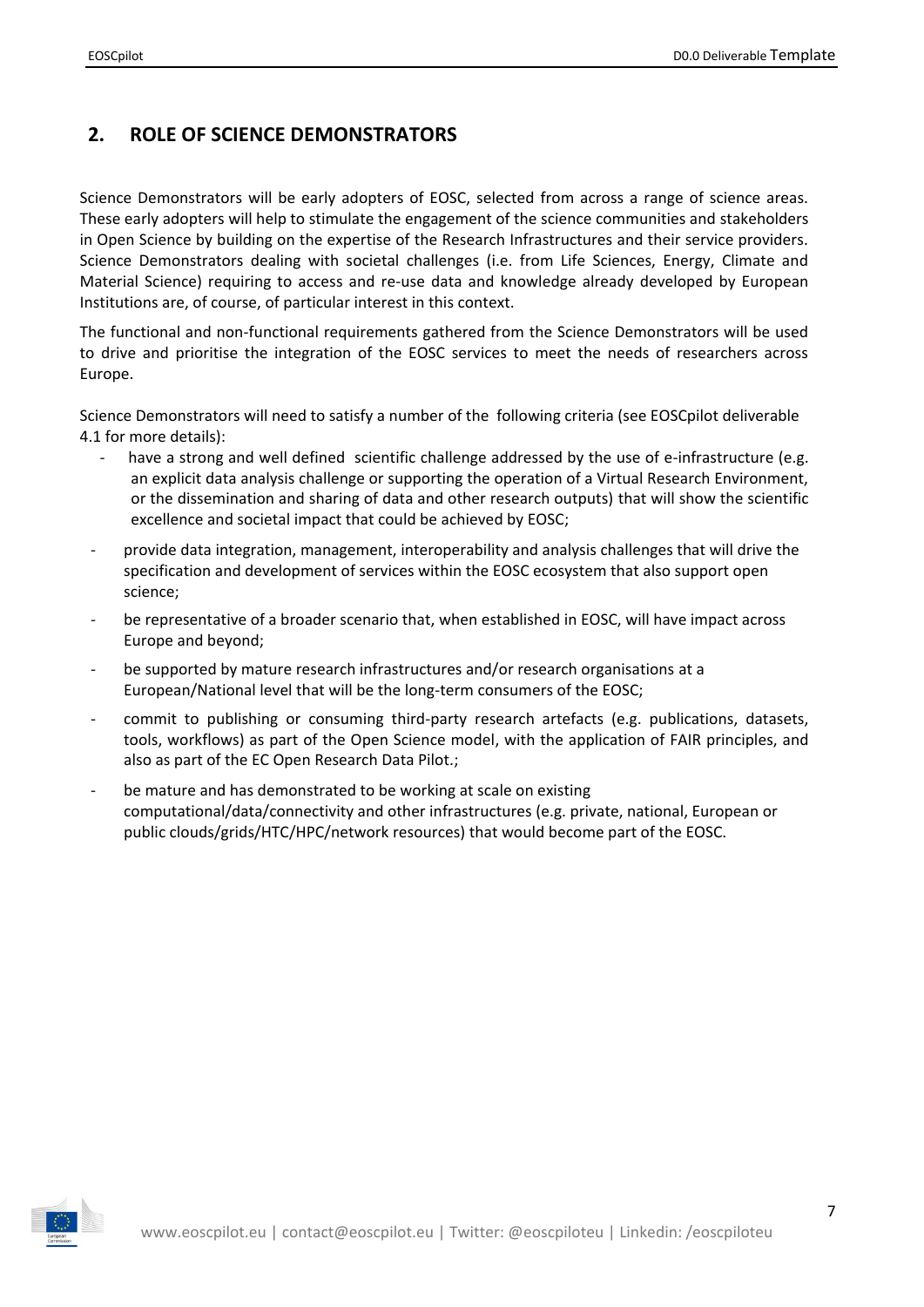### <span id="page-7-0"></span>**3. ENGAGEMENT MODEL**

The selected Science Demonstrator will be engaged to understand their needs in terms of services they will require from the European Open Science Cloud. The result of this requirements gathering phase will be used to shape and prioritise the panel of services that will be part of EOSC, ultimately building a platform able to significantly contribute to the advancement of Open Science in Europe.

Service usage shall be explored within the EOSCpilot project, and the experiences made with the different aspects (e.g. provisioning and usefulness of services, detection of missing elements, policies, interoperability etc.) shall be collected from across the science demonstrators and reported back to other work packages.

Each Science Demonstrator will:

- Work with their assigned shepherds to engage with the EOSCpilot in establishing the technical use cases, software tools, data models, and scientific workflows that they use.
- Commit to adopting and using the EOSCpilot services (in WP5 and WP6) as they become available to meet the Demonstrator's technical requirements and providing feedback on the use and suitability of these services.
- Engage with the other WPs within the project through domain specific experts.

The engagement will start immediately after the selection of each Science Demonstrator; the selection process is detailed in Deliverable D 4.2.

During the engagement phase of a Science Demonstrator with a duration of 12 months, the activities are to be organized and structured in an efficient way to maximise the output of the engagement both for the Science Demonstrator and for the EOSCpilot as preparatory step towards the European Open Science Cloud.

To standardize the interaction processes between the Science Demonstrators and the EOSCpilot project, we hereby propose an engagement strategy subdivided in 5 main phases: funding model, initialisation, execution, reporting and feedback, and Review and improvement of the engagement model.

#### **Phase 1: Funding model**

A Science demonstrator is usually backed by a multi-national science organisation or a consortium of several science organisations with engagements from potentially multiple parties. All the activities required from a Science Demonstrator to engage with EOSCpilot are co-funded through with 1 FTE for 1 year (i.e. a total of 12 PMs throughout the project) from WP4 Task T4.2. In addition, WP4 is providing shepherd effort through Task T4.3.

#### **Phase 2: Initialisation**

After the selection of a Science Demonstrator, the initialisation phase will start. This is expected to take up to one 1 month and consists of the following steps:

- a) After selection, a new Science Demonstrators is asked to provide a general presentation on its objectives, the required services to fulfill its scientific objective and the goals to be achieved by the end of the activities. This presentation will also be used in a shortened version to be published on the EOSCpilot website.
- b) Each Science Demonstrator selects within itself a Representative to act as a contact point during

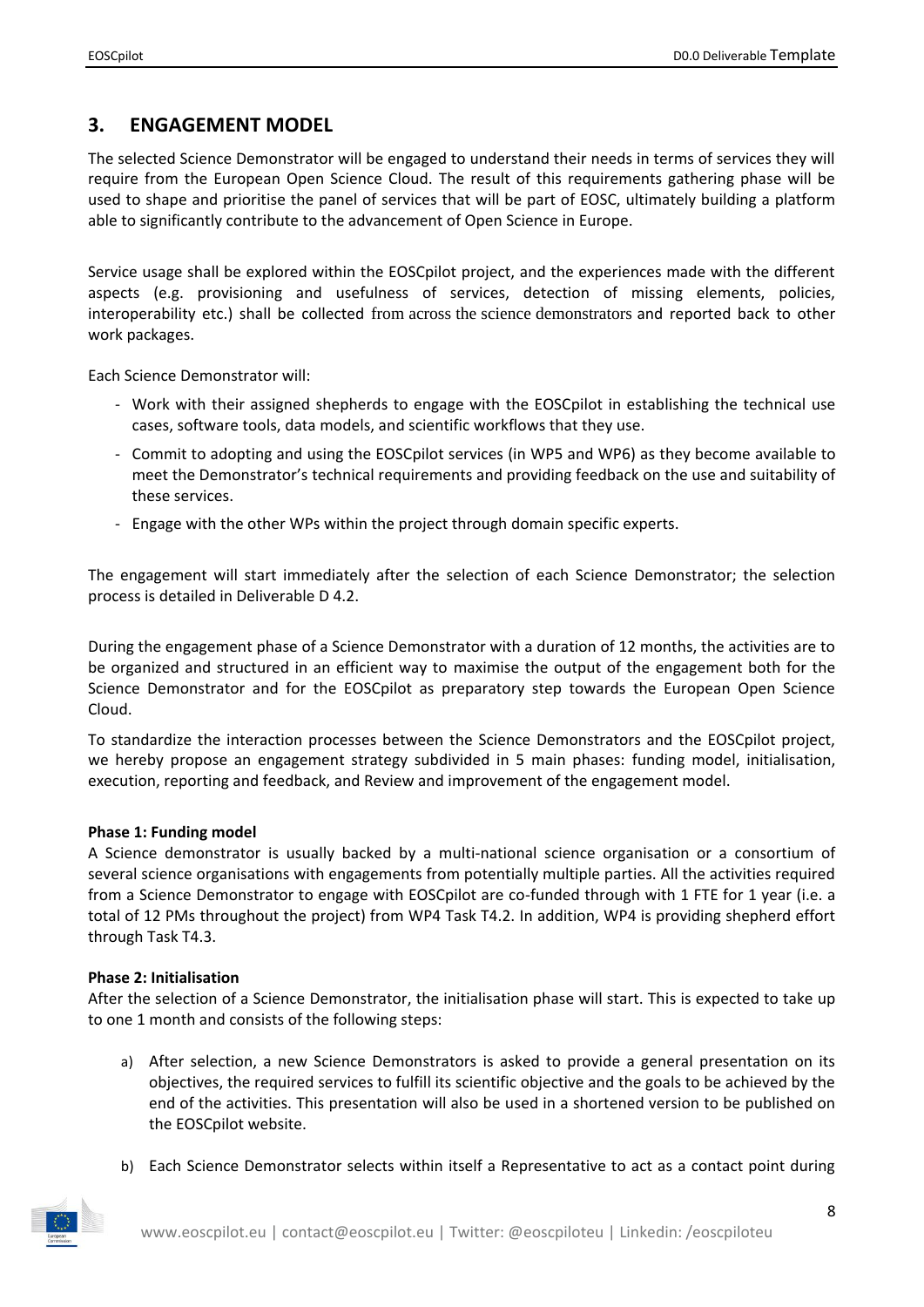the engagement process with Work Package 4. This person will ideally have a deep understanding of the scientific and IT requirements of the Science Demonstrator he or she is representing.

- c) For each Science Demonstrator, WP4 will name a suitable Shepherd to act as the sole contact point for the Science Demonstrator during the engagement process. Additionally, a deputy Shepherd will be named to support the Shepherd in its activities. Shepherd and deputy Shepherd will be selected among the staff belonging to the Partners taking part in Task 4.3 of WP4.
- d) A separate kick-off video/phone conference will be held for each Science Demonstrator, involving both the Science Demonstrator Representative and the assigned Shepherd to help both parties to familiarise with each other. The Representative of the Science Demonstrator will be informed on his leading role to monitor the data handling risks. After this initial call, both parties will be required to continuously communicate (at least weekly) to ensure a steady progress of the Science Demonstrator.
- e) Following the kick-off meeting, Representatives will collaborate with their Shepherds to define a Work Plan for the 12 months the Science Demonstrator will be active. A template for a work plan and roadmap of a Science Demonstrator is provided in Annex B.
- f) Work Plans will be revised and discussed in a plenary WP4 call (with a WP5 and a WP6 representative as guests – and potentially also other WP representatives) to verify their compliance with the requirements of the EOSCpilot project.
- g) After their finalization, Work Plans will be internally published to allow WP5 and WP6 to start their activities around the Science Demonstrators.

#### **Phase 3: Execution**

The execution phase of a Science Demonstrator starts roughly one month after the initialisation phase and focuses on carrying out the work plan according to the roadmap relying on the support from WP4, WP5 and WP6. Regular meetings will continue to take place with Science Demonstrators: In monthly WP4 video conferences, activities will be monitored by WP4 leaders (through Task T4.1). WP4 shepherds (from Task T4.3) will both guide and moderate the interactions between Science Demonstrators and WP5 and WP6 and take part in meetings organized by WP5 and WP6 with the Science Demonstrators. The Science Demonstrators will also provide feedback as appropriate to WP2, WP3 and WP7, either through the respective shepherds, or through the reports (see Phase 4).

Science Demonstrators are also a valuable vehicle for disseminating and promoting the value of the emerging EOSC. Demonstrators should work with WP8 in outreach activities as appropriate, including presentations and descriptions suitable for dissemination on websites etc.

#### **Phase 4: Reporting and Feedback**

Experiences made by each Science Demonstrator during the execution phase will be detailed three reports at month 4, 8 and 12. Moreover, additional reports may be required in the context of the engagement process with WP5 and WP6, which are expected to devise questionnaires to be submitted to the Science Demonstrator to better understand their needs in terms of Infrastructure and Interoperability challenges. Other WPs may also provide questionnaires. A general template for the reports required by WP4 is provided in Annex C. Science Demonstrators should also assist in preparing a summary suitable for dissemination on the EOSCpilot website, and be prepared to present the results at outreach events.

#### **Phase 5: Review and improvement of the engagement model**

The feedback collected in the previous phase will be analysed to review and improve the engagement model.

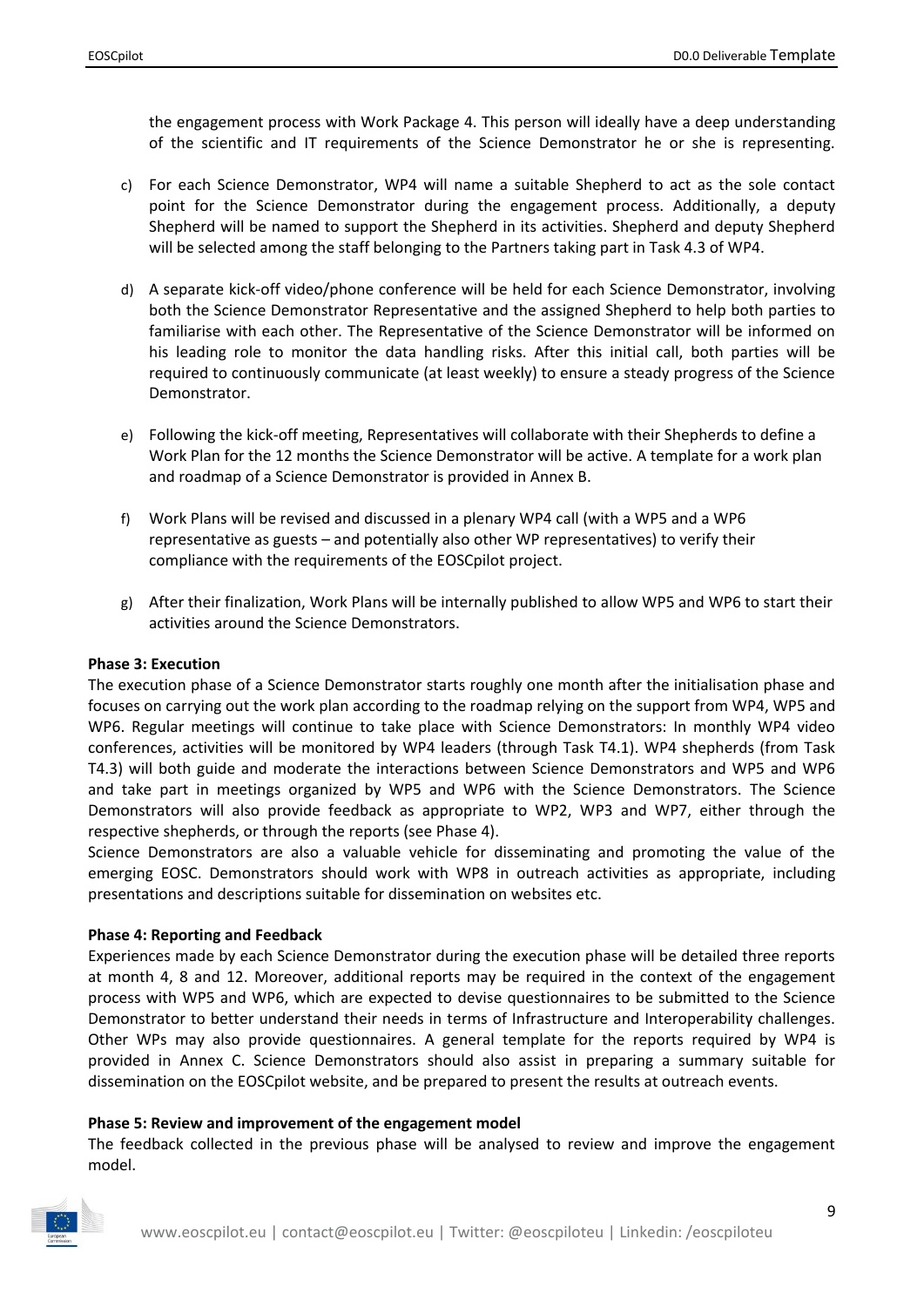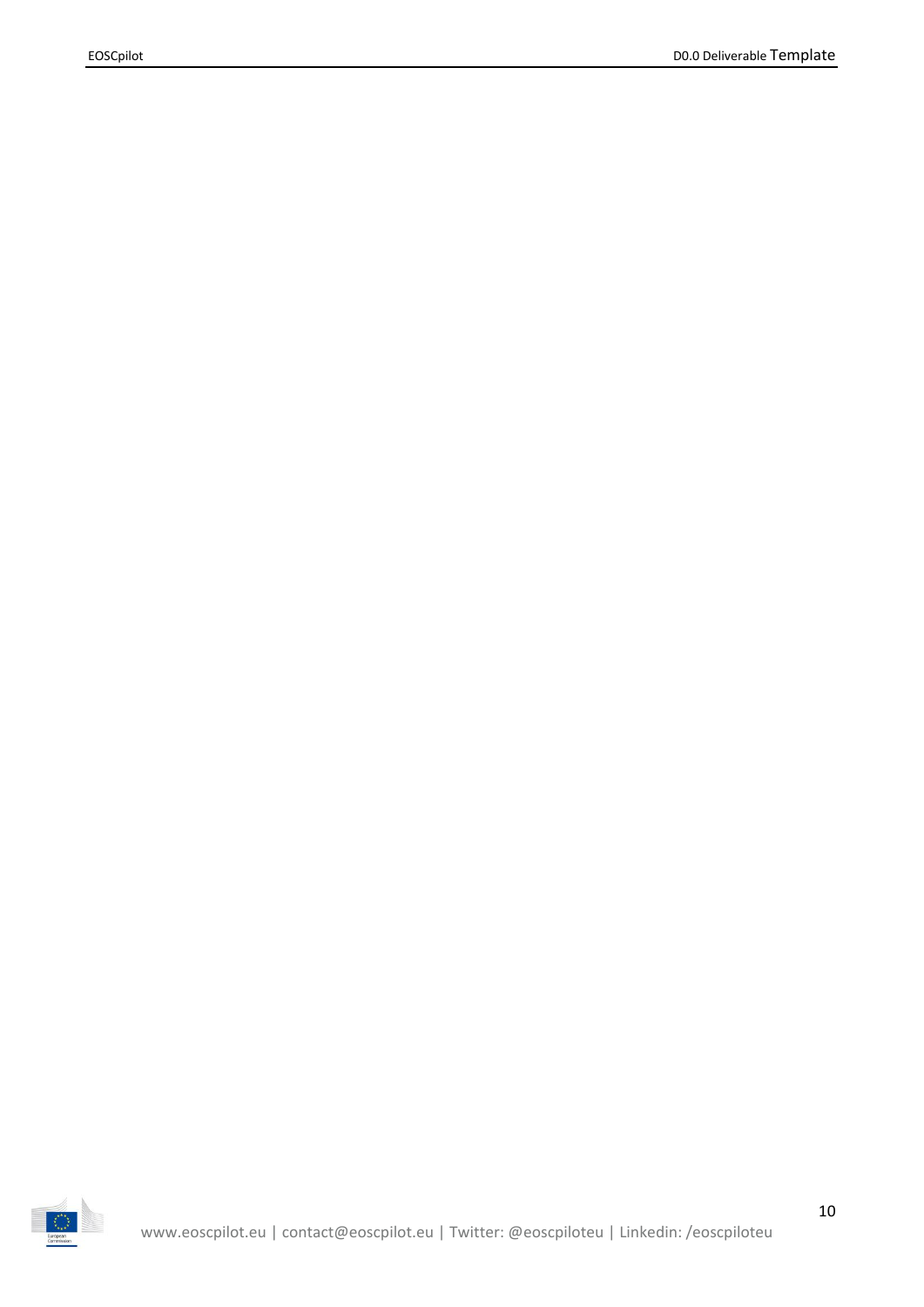### <span id="page-10-0"></span>**4. CONCLUSIONS**

The Engagement Strategy described in this Deliverable represents the pillar around which the communication between Science Demonstrators and Work Package 4 will take place in the 12 months each Demonstrator is expected to run. Particular attention has been made in ensuring to maintain a bidirectional continuous flow of information between involved parties throughout the whole duration of the activities. Thanks to the considerable number of Science Demonstrator draw from all Science fields that will be involved in the EOSCpilot, the project will be able to provide invaluable insights and feedbacks on what the final layout of the European Open Science Cloud should be to help foster Open Science in Europe.

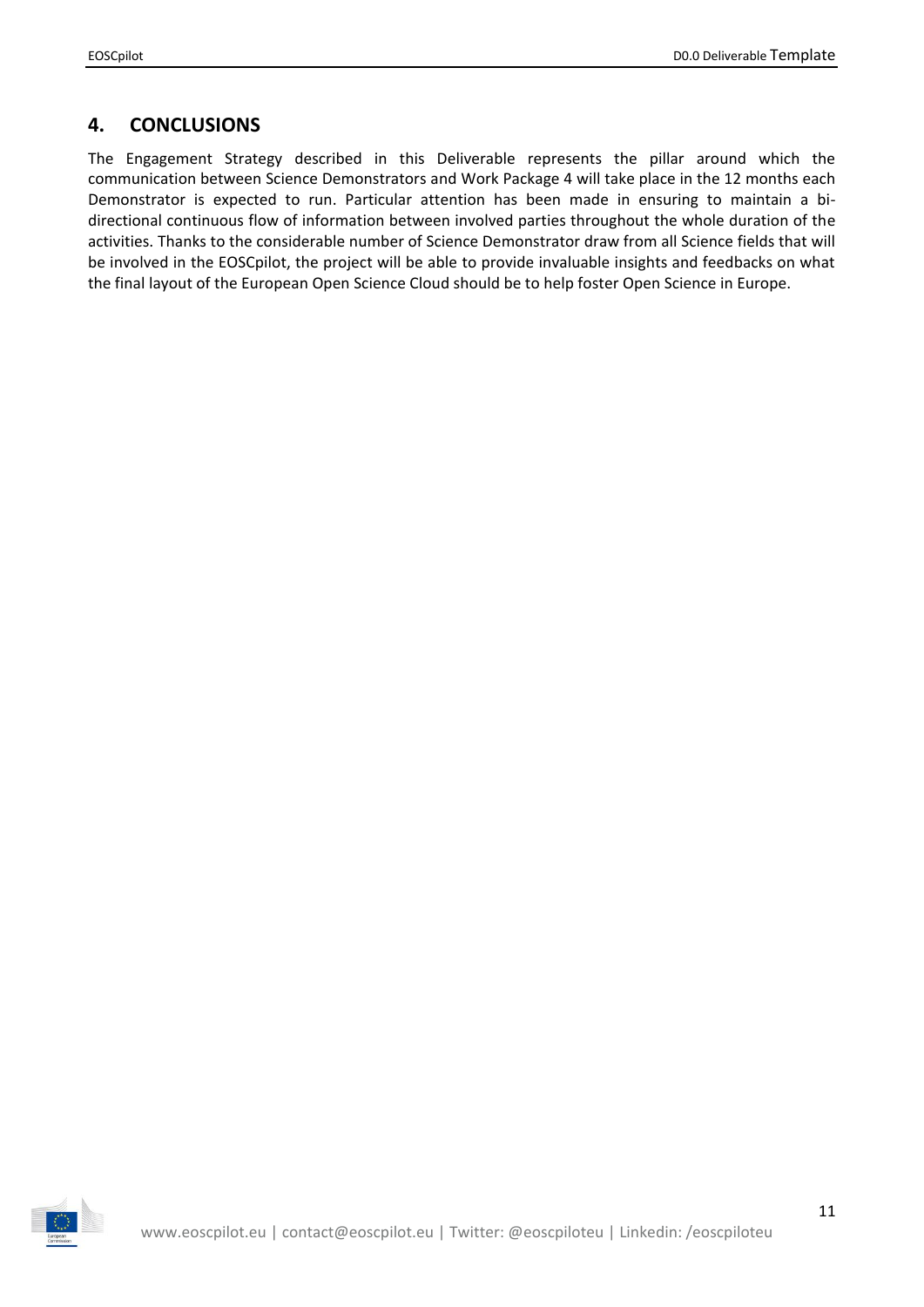# <span id="page-11-0"></span>**ANNEX A. GLOSSARY**

The definitions below shall be considered for the purpose of this deliverable.

| <b>Term</b>              | <b>Explanation</b>                                                                                                                                                                                                                                                                                      |
|--------------------------|---------------------------------------------------------------------------------------------------------------------------------------------------------------------------------------------------------------------------------------------------------------------------------------------------------|
| <b>Cloud computing</b>   | The practice of using a network of remote servers<br>hosted on the Internet to store, manage, and<br>process data, rather than a local server or a personal<br>computer.                                                                                                                                |
| Consortium               | The EOSCpilot project consortium                                                                                                                                                                                                                                                                        |
| Data analysis            | Process of inspecting, cleansing, transforming, and<br>modelling data with the goal of discovering useful<br>information, suggesting conclusions, and supporting<br>decision-making.                                                                                                                    |
| Data integration         | To combine data from disparate sources into<br>meaningful and valuable information.                                                                                                                                                                                                                     |
| Data interoperability    | To work with other data systems and exchange<br>information while preserving the meaning and<br>relationships of the data exchanged.                                                                                                                                                                    |
| Data management          | Development and execution of architectures,<br>policies, practices and procedures in order to<br>manage the information lifecycle needs in an<br>effective manner.                                                                                                                                      |
| <b>EOSC</b>              | European Open Science Cloud.                                                                                                                                                                                                                                                                            |
| <b>Grid computing</b>    | A distributed computing architecture that combines<br>computer resources from various domains to reach a<br>main objective. In grid computing, the computers on<br>the network can be orchestrated to work on<br>individual tasks concurrently together, thus<br>functioning as a much larger computer. |
| <b>HPC</b>               | High-Performance Computing. Implies the use of<br>parallel processing for running advanced application<br>programs efficiently, reliably and quickly.                                                                                                                                                   |
| <b>HTC</b>               | High-Throughput Computing. Implies the use of<br>many computing resources over long periods of time<br>to accomplish a computational task.                                                                                                                                                              |
| <b>Network resources</b> | Forms of data, information and hardware devices<br>that can be accessed by a group of computers<br>through the use of a shared connection.                                                                                                                                                              |

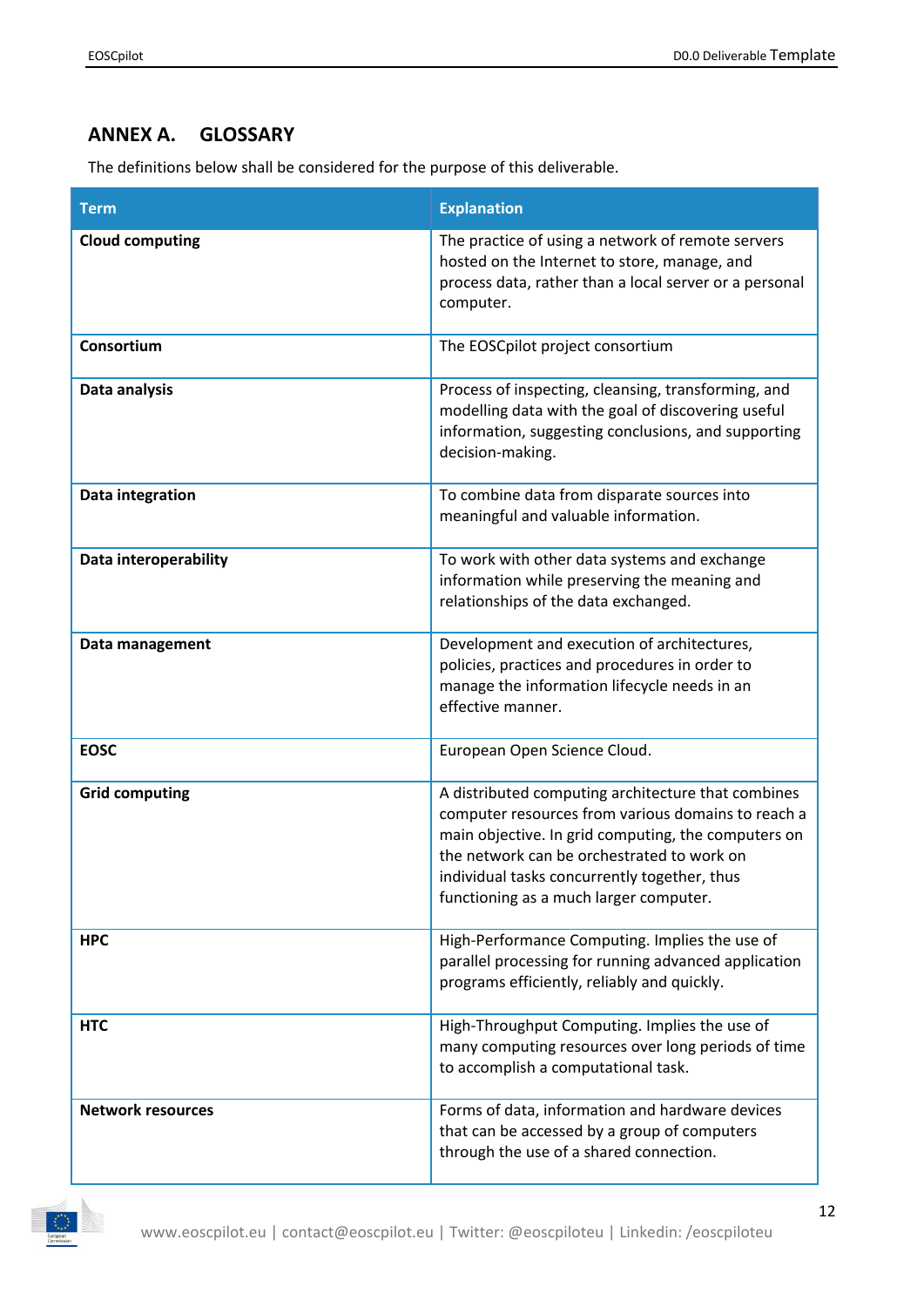| <b>Open Science</b>                        | The movement to make scientific research, data and<br>dissemination accessible to all levels of an inquiring<br>society, amateur or professional.                                                                                                                       |
|--------------------------------------------|-------------------------------------------------------------------------------------------------------------------------------------------------------------------------------------------------------------------------------------------------------------------------|
| <b>Science Demonstrators</b>               | High-profile pilots that integrate services and<br>infrastructures to show the usefulness of the EOSC<br>Services and will drive the further development of<br>EOSC.                                                                                                    |
| <b>Science Demonstrator Representative</b> | Contact person from a specific Science<br>Demonstrator. He/She will work together with the<br>Shepherd assigned to the Science Demonstrator in<br>order to develop the proposed project.                                                                                |
| Shepherd                                   | Staff who supports the main contact of an approved<br>Science Demonstrator in order to facilitate the<br>engagement with the EOSCpilot project in<br>establishing their technical use case, software tools,<br>data models and scientific workflow going to be<br>used. |

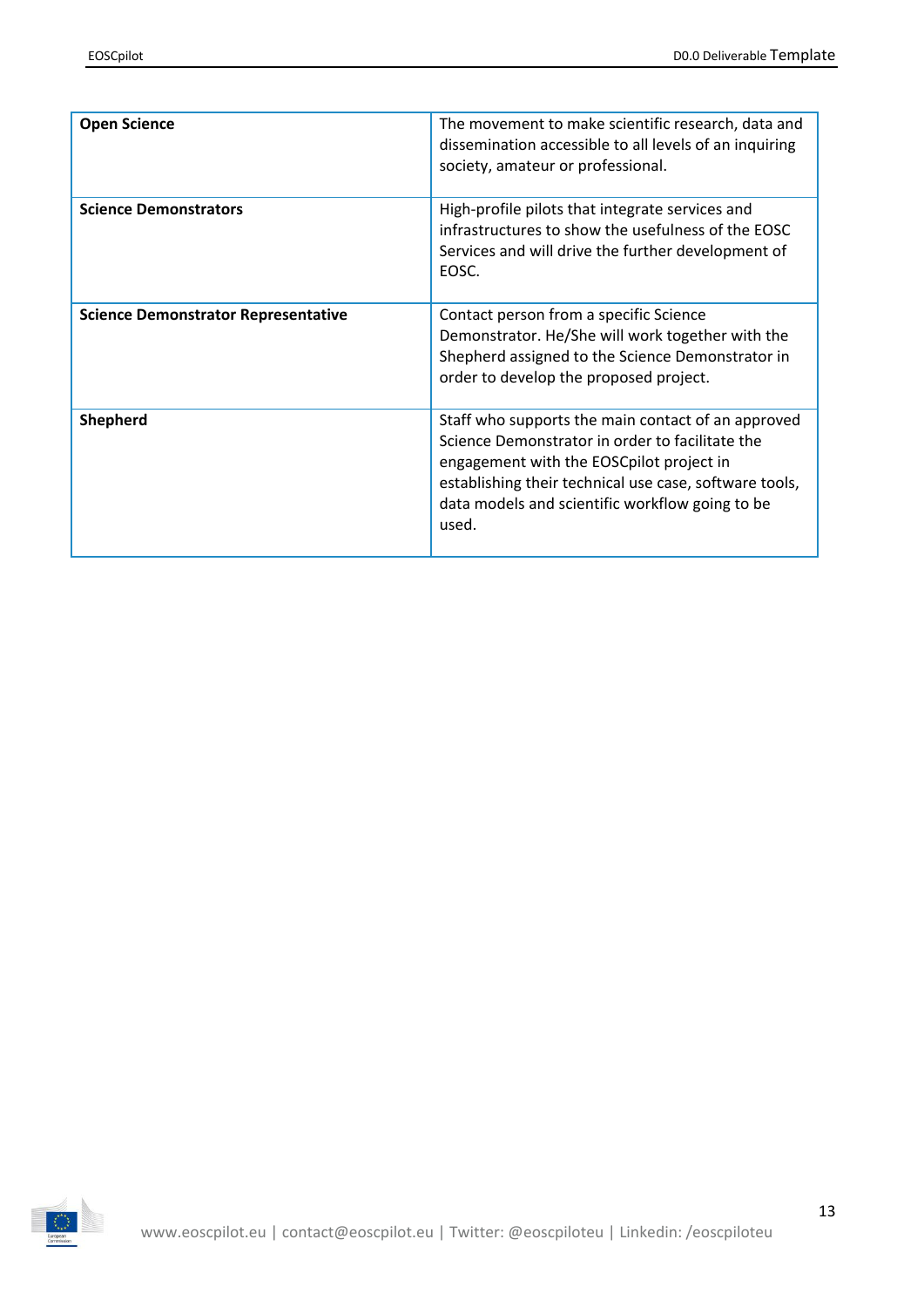### <span id="page-13-0"></span>**ANNEX B. WORK PLAN AND ROADMAP TEMPLATE**

The work plan to be filled by a Science Demonstrator Representatives in collaboration with their assigned Shepherds, providing a roadmap of the planned activities during the 12 months of activities is as follows.

#### **Work plan and roadmap template for selected science demonstrators**

| <b>EOSCpilot - Science Demonstrator Work Plan and Roadmap</b>                                    |                                         |  |  |
|--------------------------------------------------------------------------------------------------|-----------------------------------------|--|--|
| Date / Version                                                                                   | 2017-mm-dd $\frac{\sqrt{v}}{v}$ <n></n> |  |  |
| <b>Science Demonstrator Title</b>                                                                |                                         |  |  |
| Representative name,<br>affiliation and email from<br>proposing organisation(s)                  |                                         |  |  |
| Main Shepherd name,<br>affiliation and email                                                     |                                         |  |  |
| Secondary Shepherd,<br>affiliation and email                                                     |                                         |  |  |
| <b>Overview</b>                                                                                  |                                         |  |  |
| Science Area and Description<br>of the supported work.                                           |                                         |  |  |
| Detailed description of the<br>EOSC service requirements (><br>1⁄4 page)                         |                                         |  |  |
| List of current cloud resources<br>and services being used by the<br><b>Science Demonstrator</b> |                                         |  |  |
| Goal(s) to be achieved after 1<br>year in the pilot                                              |                                         |  |  |
| Roadmap & work plan                                                                              |                                         |  |  |
| Work planned for Q1                                                                              |                                         |  |  |

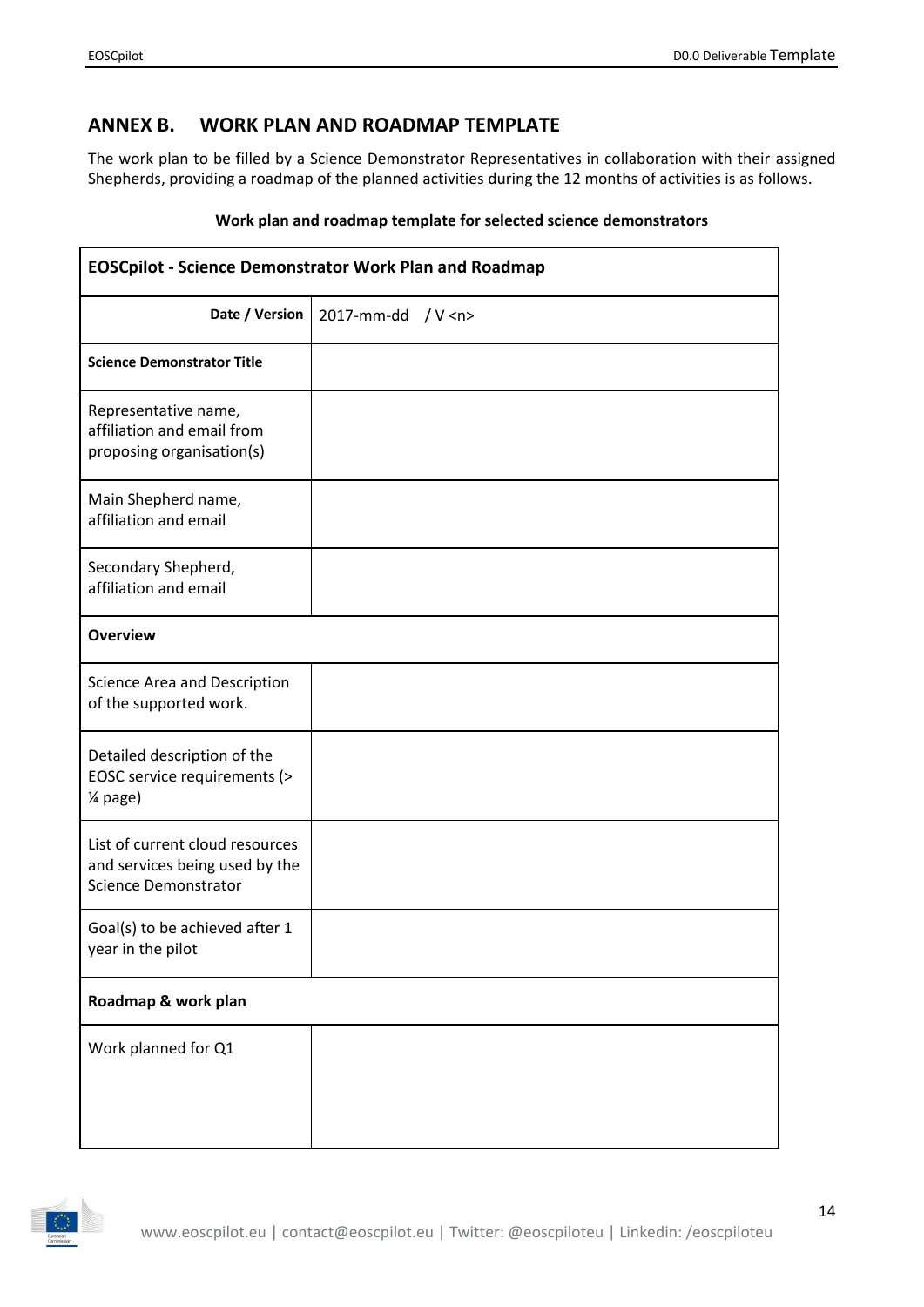| Work planned for Q2                                                                                             |  |  |
|-----------------------------------------------------------------------------------------------------------------|--|--|
| Work planned for Q3                                                                                             |  |  |
| Work planned for Q4                                                                                             |  |  |
| <b>Technical services needed</b><br>(e.g. infrastructure, software)                                             |  |  |
| Interoperability needs (e.g.<br>data models, link between e-<br>infrastructures)                                |  |  |
| Other requirements (e.g.<br>restrictions in the access to<br>data, restrictions in the data<br>transit)         |  |  |
| <b>Main topics and issues</b><br>addressed (we will look for<br>similarities between Science<br>Demonstrators)  |  |  |
| Specific statements on data handling                                                                            |  |  |
| Data management approach<br>for new data, in conformance<br>to the Open Research Data<br>Pilot.                 |  |  |
| Identification of data sources,<br>specifying which contain data<br>with higher sensitivity                     |  |  |
| Identification of specific risk<br>associated with the data                                                     |  |  |
| Specification of technical and<br>cultural processes established<br>to control the release of<br>sensitive data |  |  |

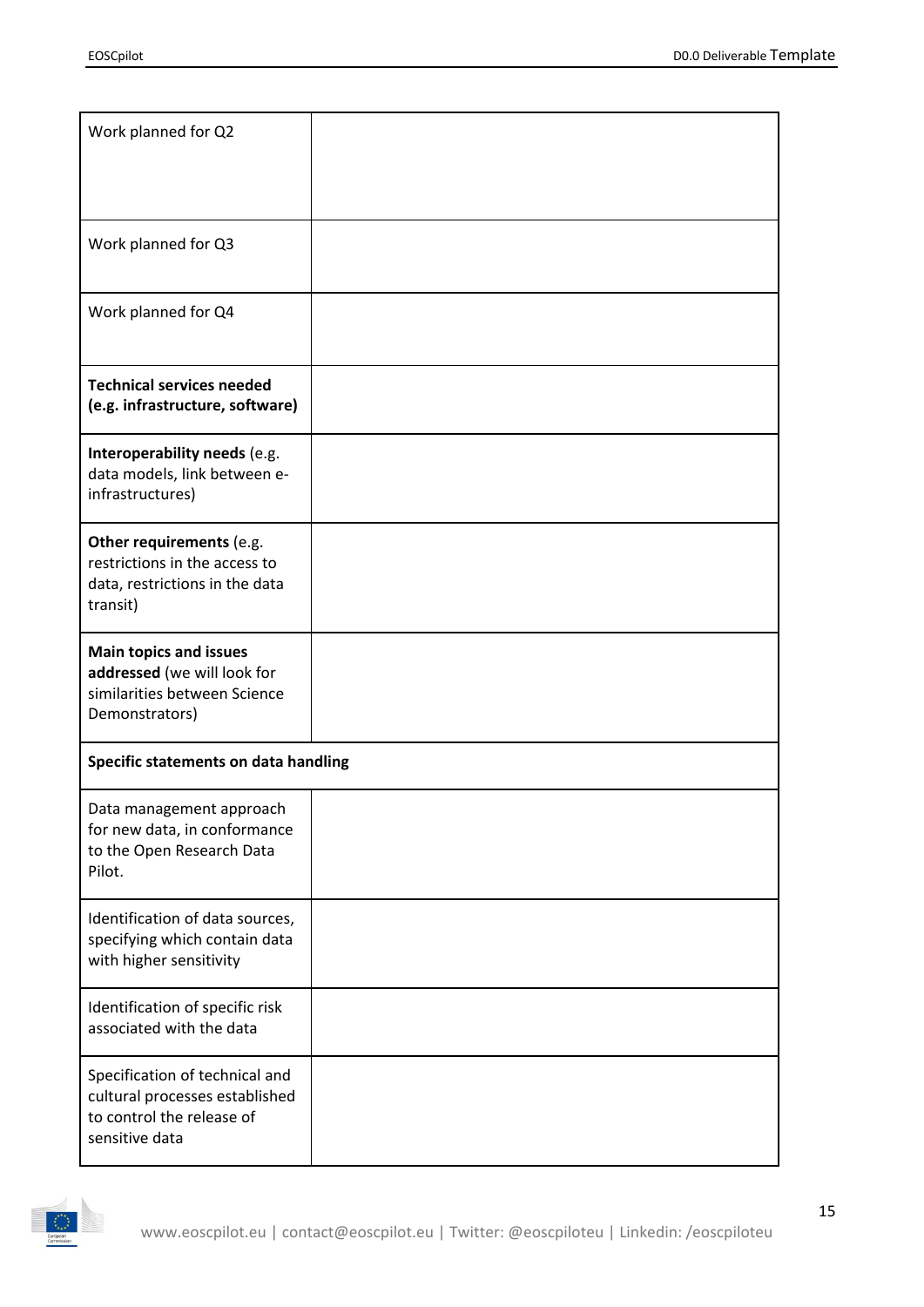| Processes in place in event of<br>data breach |  |
|-----------------------------------------------|--|
| Remarks                                       |  |
| Key technical use cases of the work           |  |
| List of software tools                        |  |
| Data models and sizes                         |  |
| Scientific workflows                          |  |
| Other (please specify)                        |  |

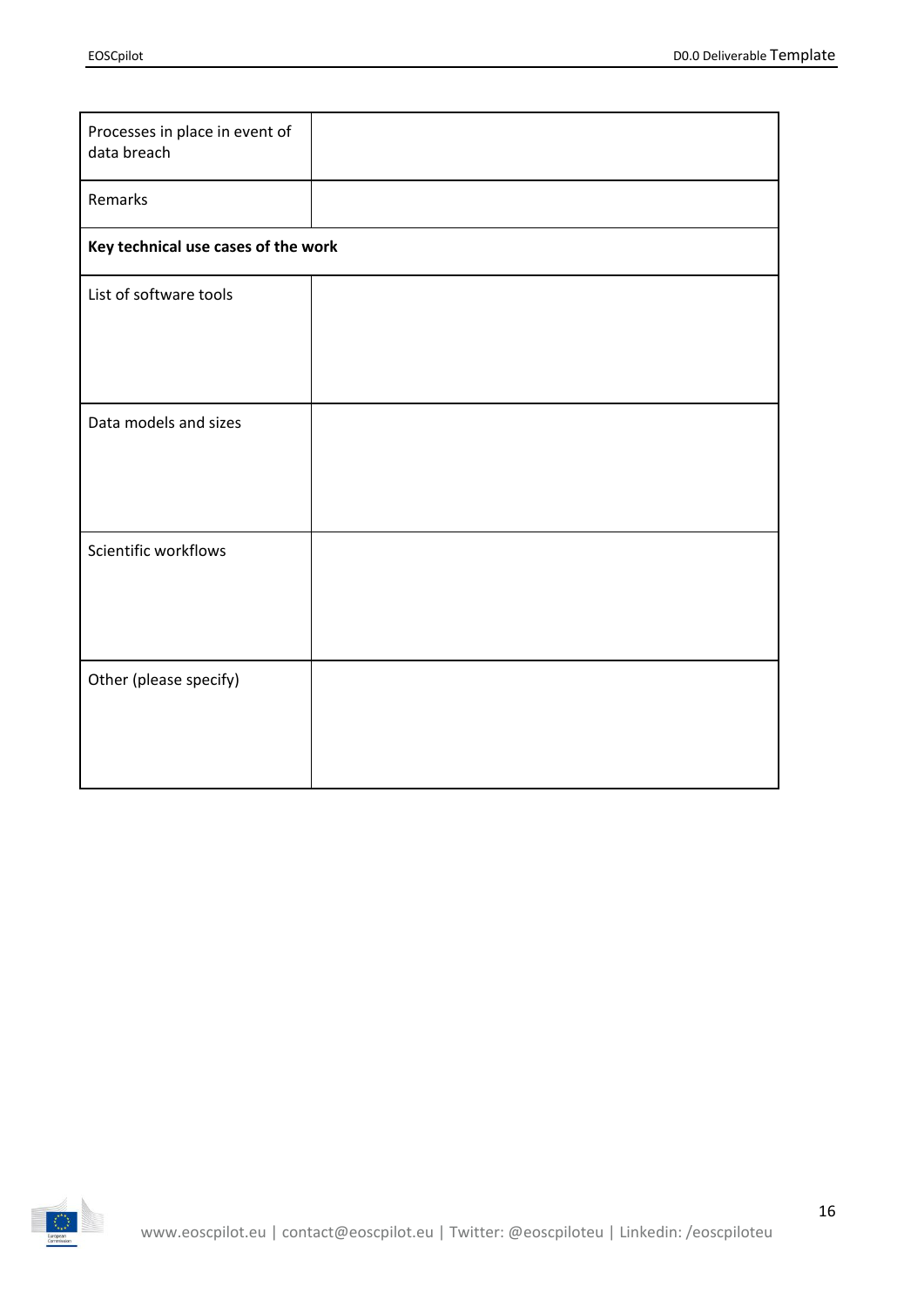# <span id="page-16-0"></span>**ANNEX C. REPORT TEMPLATE**

This Annex provides a template for the report to be filled by a Science Demonstrator at months 4, 8 and 12, as detailed Sectio3 of this Deliverable. Additional attachments to this template will be based on the questionnaires defined by other WPs that will be provided in due course.

#### **Report template for science demonstrators**

| <b>EOSCpilot: Science Demonstrator Report</b>                                      |  |                                                           |
|------------------------------------------------------------------------------------|--|-----------------------------------------------------------|
| Date / Type                                                                        |  | yyyy-mm-dd / <first, final="" second,=""> Report</first,> |
| <b>Science Demonstrator</b><br><b>Title</b>                                        |  |                                                           |
| Representative name,<br>affiliation and email<br>from proposing<br>organisation(s) |  |                                                           |
| Main Shepherd name,<br>affiliation and email                                       |  |                                                           |
| Secondary Shepherd<br>name, affiliation and<br>email                               |  |                                                           |
| <b>General part</b>                                                                |  |                                                           |
| Current status                                                                     |  |                                                           |
| Progress made                                                                      |  |                                                           |
| Problems encountered                                                               |  |                                                           |